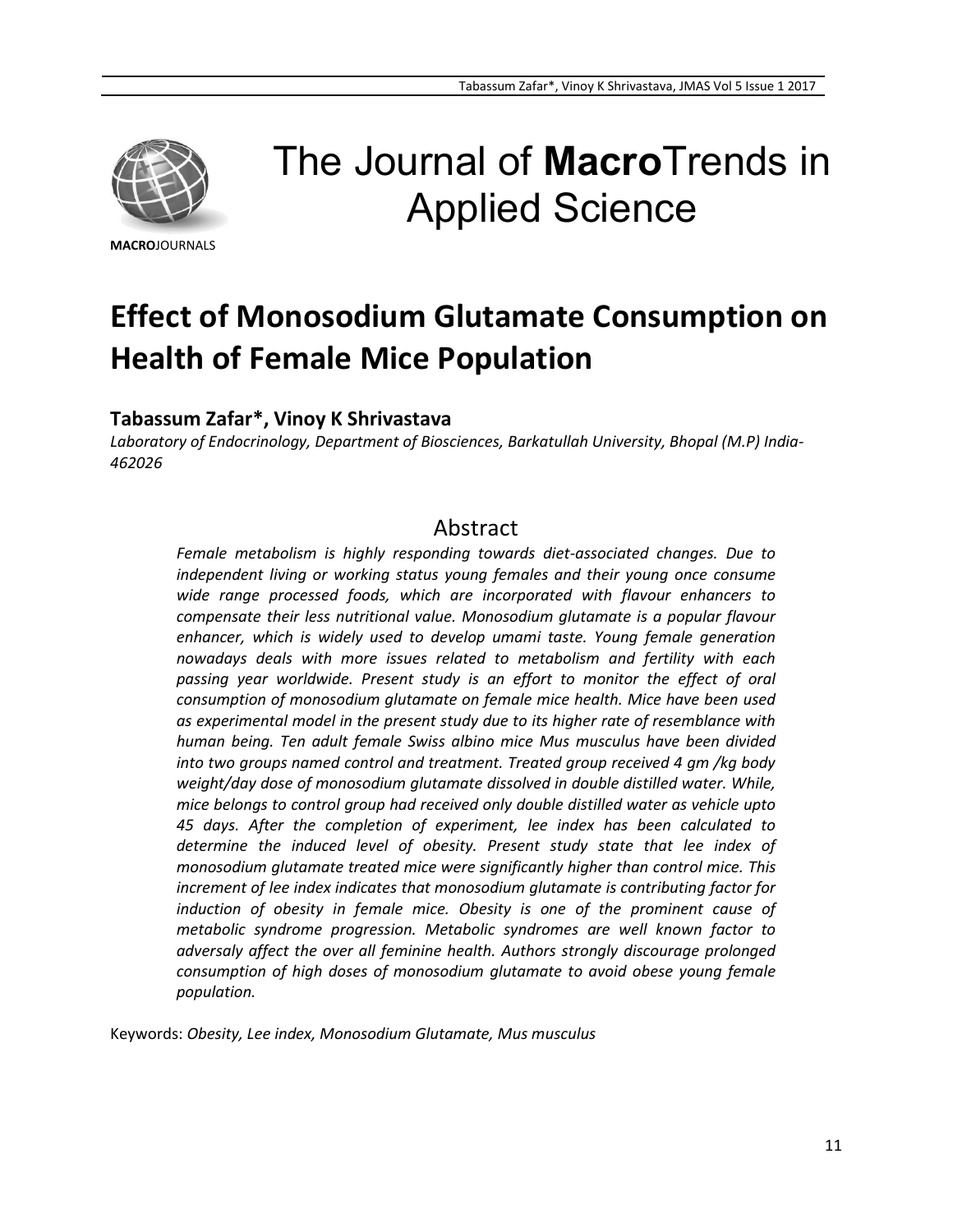#### **1. Introduction:**

Health of young female individuals of any society is a clear reflection of their dietary habits, dietary consumables and life style. Over past few decades' prevalence of many clinical conditions like metabolic syndromes, anemia, infections and jaundice become very common among young female population, which makes it necessary to monitor the factors affecting the female health [1-4].

Dietary modulations are one of the prominent cause to facilitate the change in metabolism nowadays. The purpose of food is not limited to mainatin the vitality but to maintain the balanced health. During the evolution and social advancement the change in socioeconomic status of women indirectly imposed many additional burdens to the soulders of female individuals of family. This makes dificult for them to adopt traditional culinary methods to prepare of food for themselves and family. A sharp increment in ready to eat processed and junk foods consumption contribute in progression of various health implications in young females. Due to independent living or working status young females consume wide range processed foods, which are incorporated with flavour enhancers to compensate their less nutritional value. Young female generation nowadays deals with more issues related to metabolism and fertility with each passing year worldwide. An alarming increment in the rate of metabolic syndromes, glycemic load, body mass index and hormonal imbalance gave rise new concerns in health industry [5-6].

Monosodium glutamate (MSG) is a popular flavour enhancer, which is widely used to develop umami taste in variety of food stuffs including flavoured chips and snacks, marinated meats, fresh sausages, bottled soy or oriental sauces, and stuffed or seasoned chicken, manufactured meats, some hams, luncheon chicken and turkey, flavoured tuna, vegetarian burgers, tomato sauce, junk foods, sausages, noodles, soups, sauces, chips, packed, ready to eat, processed and branded foods [7,8]. The sodium salt of natural essential L-glutamic acid (MSG) is considered as a food ingredient that is "generally recognized as safe" by US-FDA, Federation of American Societies for Experimental Biology (FASEB) and the World Health Organization [9,10]. MSG has become one of the world's most widely used food additive used primarily for taste enhancement [11,12]. Monosodium glutamate is abundant in processed foods and restraunts preparations, this sometimes leads to unrestricted, unmonitored consumption, which affects the health by silent damage [13,14].

Body weight, body mass index and nutritional status are closely related to metabolic and reproductive functions in females [15]. Lee index is a formula based index, used to identify the obesity in rodents. Lee index could be used as the scale of wellbeing similarly as body mass index (BMI) is used in human beings to identify the health status and obesity. Present study was conducted on female mice *Mus musculus* considering its higher rate of resemblance with human being. Present study is an effort to monitor the effect of oral consumption of monosodium glutamate on the lee index as an identifier of female health in terms of obesity progression.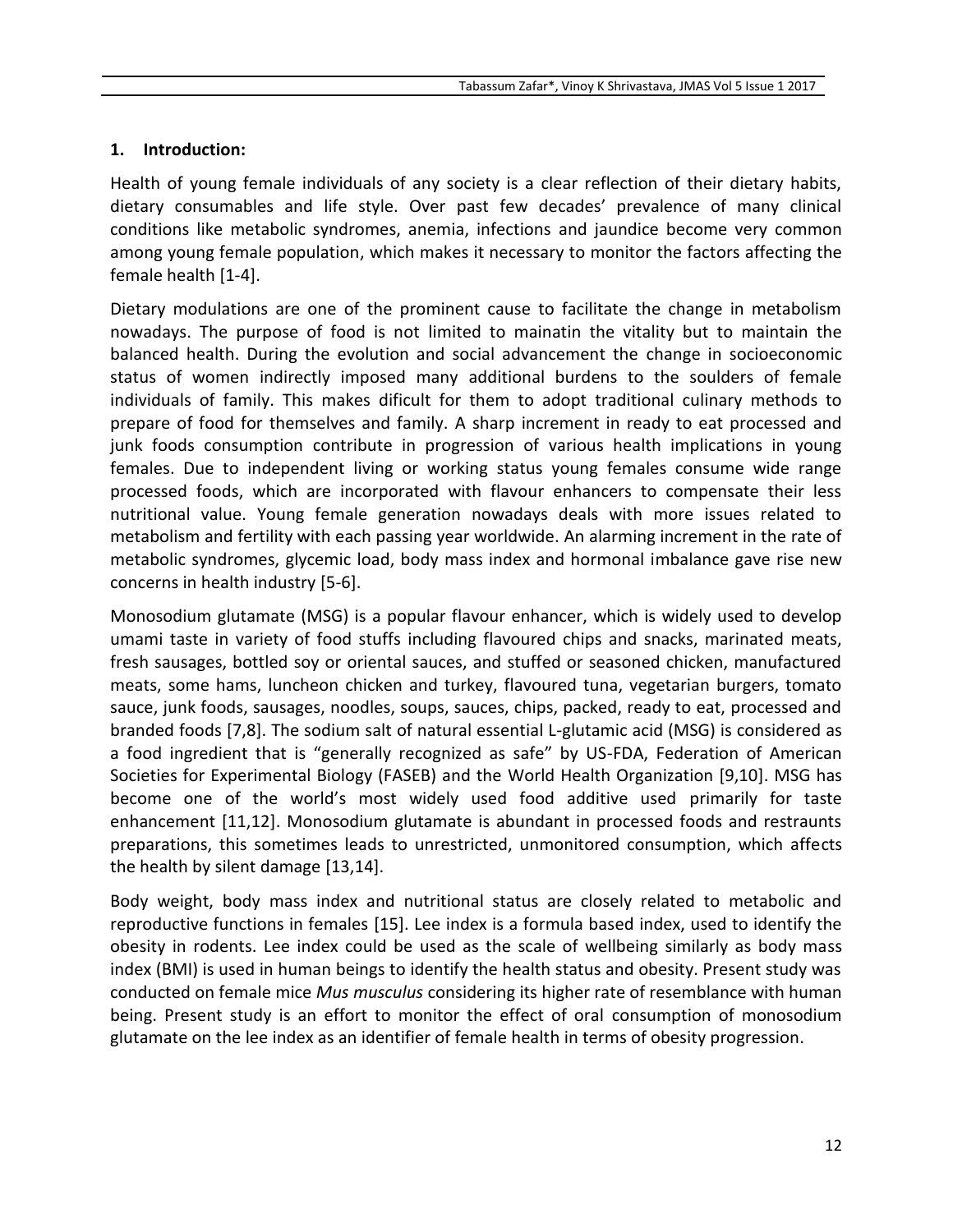#### **2. Materials and methods:**

2.1 Animal handling and ethical approval:

Adult female albino mice were procured from Jawaharlal Nehru Cancer Hospital and Research Center, Bhopal, India. Mice were kept in polypropylene cages on paddy husk bedding under controlled conditions of temperature and light along with standard mice feed and water *ad libitum* through out. Animal care and handlings were performed according to guidelines issued by CPCSEA, (Committee for the purpose of control and supervision of experiments on animals) New Delhi, India. Present study is a part of the research plan approved by institutional ethical committee with reference number1885/GO/S/16/CPCSEA/IAEC/BU/05.

#### 2.2 Experimental design:

Ten adult female Swiss albino mice have been divided into two groups named control and treatment. Treated group received 4gm/kg/bw/day monosodium glutamate dissolved in double distilled water orally for 45 days. While, mice belongs to control group had received only double distilled water as vehicle up to 45 days.

At the completion of experiment naso-anal length and weight of mice were measured using appropriate tool. Lee index were calculated for each individual belongs to control and treatment groups by reference method of Bernardis and Petterson in 1968 [16].

#### 2.3 Statistical analysis:

The collected data were subjected to statistical analysis for determination of significance difference between control and treated group. Means, standard deviation and standard error of mean were calculated using Excel–mac operating system software. Student's 't' test was performed to determine level of significance. p ≤0.05 is considered as significant.

#### **3. Results:**

At the completion of forty-five days the significant visual difference was observed between control and treated groups. Comparison of lee index revealed that MSG treated mice showed variation in the pattern of body mass increment than normal control mice. Statistically significant increment (p≤0.05) in lee index of MSG treated mice was observed during present study (Figure-1). It was observed that control female mice showed normal behaviour and moderate level of activity; while MSG treated female mice exhibit sluggish level of activity followed by stressed behaviour. Significant increase in body weight could be the reason behind obesity and associated stress induction. Hence, Present study states that lee index of monosodium glutamate treated mice were significantly higher than control mice.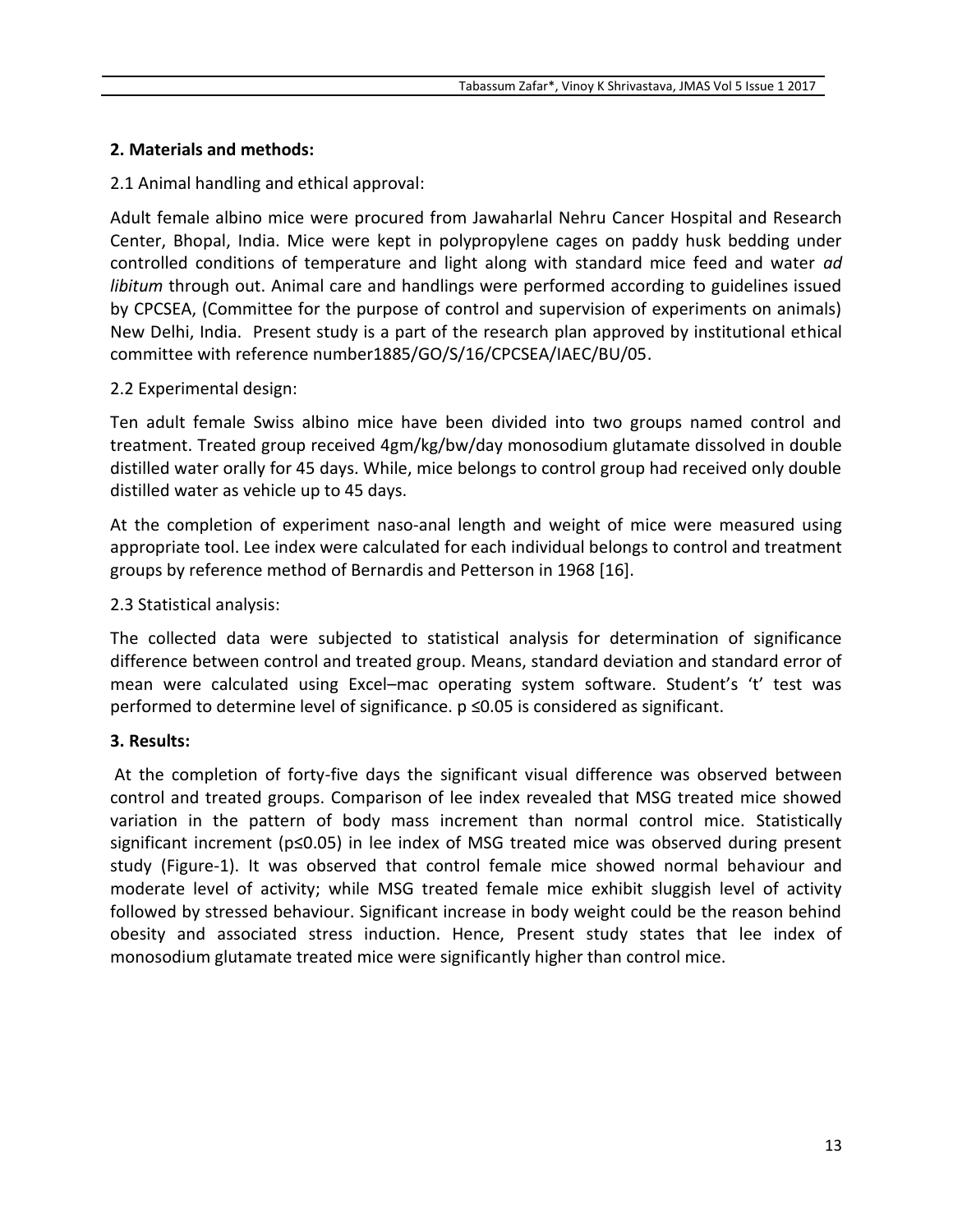

Figure 1 Significant increment in lee index after monosodium glutamate treatment. \* represents significant increment( $p<0.05$ ) in compare to control group.

#### **4. Discussion:**

The determination of body mass index is a prompt tool to identify the health of individual to access the potential health risk without involvement of any biochemical testing. Lee index is a similar indicator to identify the progression of obesity in rodents. Significant increment in lee index or body mass index indirectly reveals that an individual is at high risk in health management. This increment of lee index indicates that monosodium glutamate is contributing factor for induction of obesity in female mice. Obesity is the root cause of metabolic syndrome, which comes with many associated feminine health issues.

MSG intake promotes the food consumption by female mice, which contributes in significant weight gain in compare to untreated control mice. Consumption of increased amount of MSG is known to generate various adverse affects [17]. Disruption of food consumption and energy expenditure is one of the prominent cause of body weight increment and progression of obesity after oral consumption of MSG [18]. Consumption of monosodium glutamate affects the appetite regulation that leads the over consumption of food, which further contribute to develop additional load on various systems of body [19]. Glutamate consumption increment of oxidative stress and reactive oxygen speies formation affects the health adversely. Reactive oxygen formation alters the overall wellbeing adversely by affecting various biological phenomena [20]. The evidence for the adverse effects of obesity on women's health is overwhelming and indisputable. Obesity substantially increases the risk of several major health concerns in women. Obesity, especially abdominal obesity, increases the risk of metabolic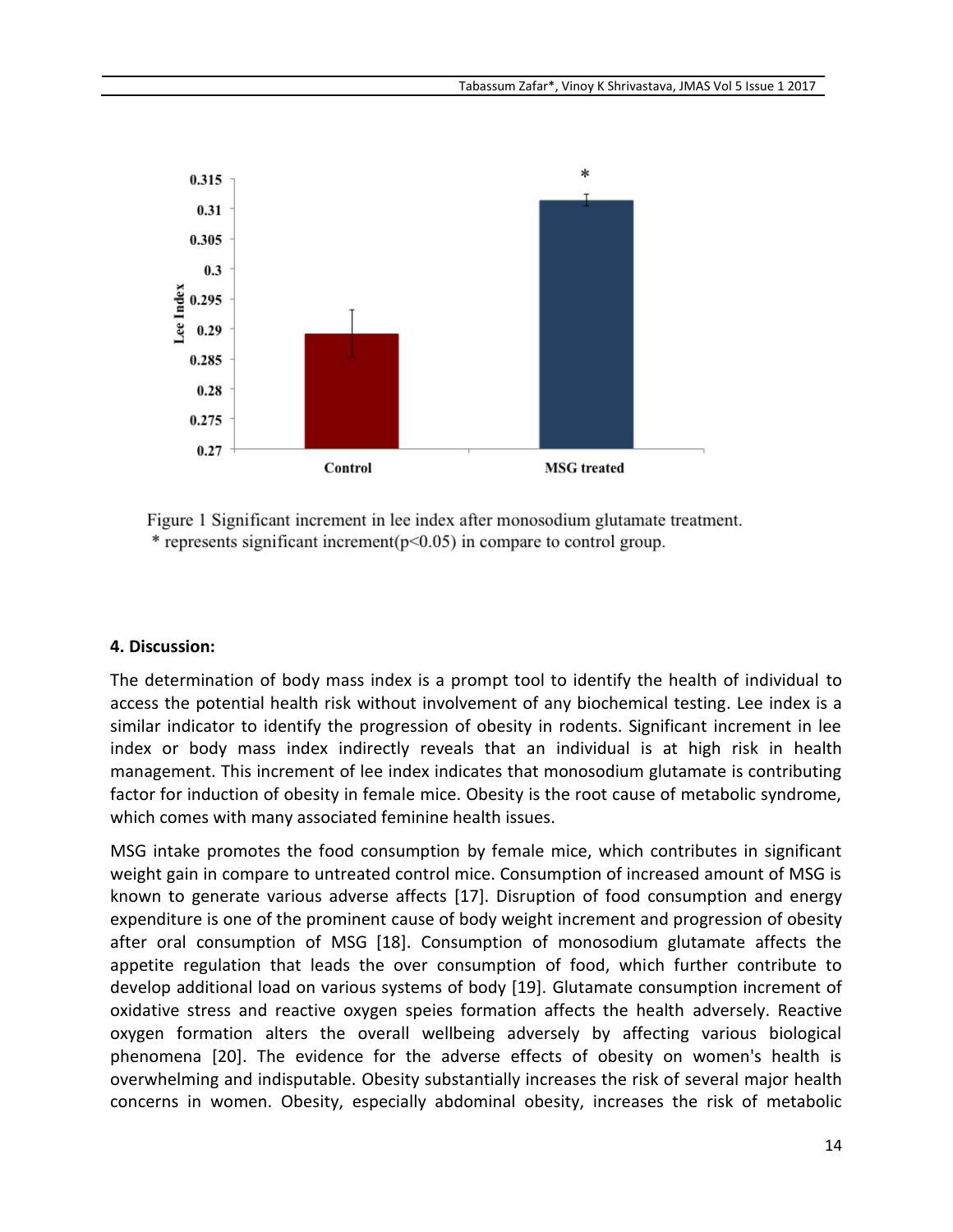syndrome, polycystic ovarian syndrome, infertility, osteoporosis, diabetes, cardiovascular disease [21-23]. The risk of death rises with increasing weight is the root cause of elevated mortality in obese females sometimes. Increased lee index is an alarming clinical feature, which silently contributes in progression of other clinical conditions over the time period [24]. Authors strongly discourage prolonged consumption of high doses of monosodium glutamate to avoid obese young female population.

#### **5. Conclusion:**

In conclusion, high consumption of MSG is a key factor for weight increment, which further contributes in obesity progression. Authors strongly recommend the strict monitoring of quantity of MSG consumed per day from all sources. Further studies are advisable to investigate the biochemical and neurological progression of MSG induced obesity.

#### **Acknowledgements:**

Authors would like to acknowledge DBT Builder program for providing financial assistance.

#### **References**

- 1. Ford, E.S., Giles, W.H., Mokdad, A.H. (2004). Increasing prevalence of the metabolic syndrome among US Adults. *Diabetes Care*, 27, 2444-2449.
- 2. Moore, K.L. (2003). Congenital malformations due to environmental; developing humans., W.B. Saunders co. Ltd. Phila- delphia. Second edition.173-183.
- 3. Ghose, B.S., Tang, S., Yaya, S., Feng Z. (2016). Association between food insecurity and anemia among women of reproductive age. Peer J 4:e 1945, DOI 10.7717/peerj.1945
- 4. Ivers, L.C., Cullen, K. A. (2011). Food insecurity: special considerations for women. Am J Clin Nutr, 94,1740S–1744S. DOI 10.3945/ajcn.111.012617.
- 5. Miller, E.H.A., Mason, A.C., Weaver, C.M., McCabe, G.P., Boushey, C.J. (2009). Food insecurity is associated with iron deficiency anemia in US adolescents. Am J Clin Nutr, 90,1358–1371 DOI 10.3945/ajcn.2009.27886.
- 6. Zafar, T., Naik, Q.A.B., Shrivastava, V.K. (2017). Aspartame: effects and awareness. *MOJ Toxicol*, 3, 00046. DOI: 10.15406/mojt.2017.03.00046
- 7. Hu, F.B. (2003). Overweight and obesity in women: health risks and consequences. *J Womens Health,* 12, 163-72. DOI: 10.1089/154099903321576565
- 8. Bentley-Lewis, R., Koruda, K., Seely, E.W. (2007). The metabolic syndrome in women.*Nat Clin Pract Endocrinol Metab*. 3, 696-704. DOI: 10.1038/ncpendmet0616
- 9. Husarova, V., Ostatnikov. D. (2013). Monosodium glutamate toxic effects and their implications for human in- take: a review. JMED Research, Article ID: 608765: http://dx.doi.org/10.5171/2013.608765
- 10. Biodun, D., Biodun, A. (1993). A spice or poison? Is monosodium glutamate safe for human consumption? *National concord*. 5